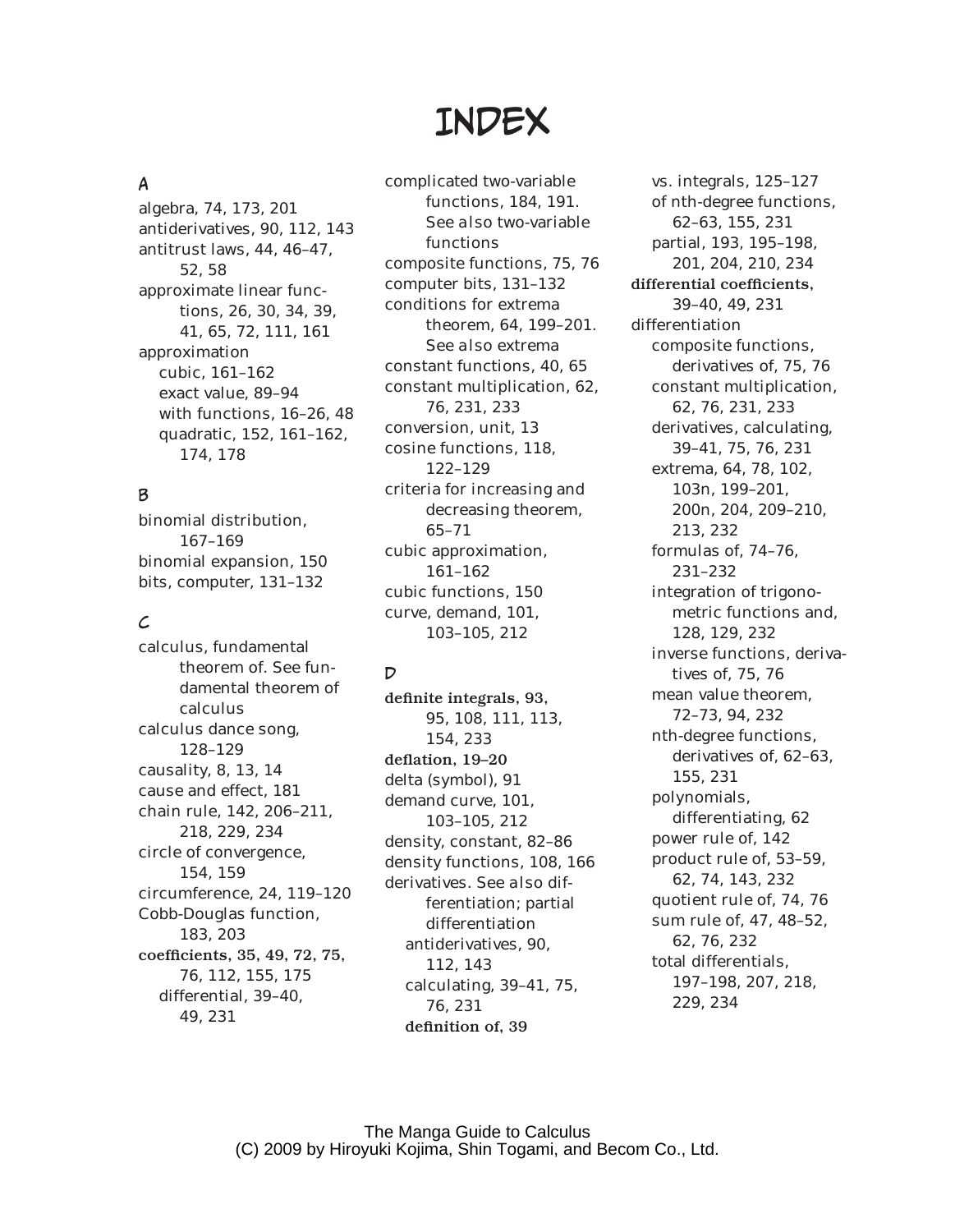distribution binomial, 167–169 normal, 166–168, 175, 176 distribution functions, 108

#### E

economics, 101, 132–133, 183, 202–205 environmental taxes, 212 Euler's number, 137n exercises answers/solutions to, 225–229 derivatives, calculating, 41 differentiation formulas, 76 functions, substituting, 14 integration, 113, 144 partial differentiation, 218 Taylor expansion, 178 exponential functions, 13, 131–132, 140–141, 160, 233 Taylor expansion of, 160, 234 extrema, 64, 78, 102, 103n, 200n, 204, 209–210, 213, 232 conditions for theorem, 64, 199–201 maxima/minima, 64–65

#### F

formulas and rules. *See also* theorems binomial expansion, 150 chain rule, 142, 206–211, 218, 229, 234 composite functions, 75, 76

constant multiplication, 62, 76 definite integrals, 233 derivative of the *n*thdegree function, 62–63, 155, 231 of differentiation, 74–76, 231–232 exponential functions, 133–135, 140–141, 160, 233, 234 integral formulas, 95, 106–107, 111–112 integration by parts, 143–144, 233 inverse functions, derivatives of, 75, 76 logarithmic functions, 134, 140, 160, 233, 234 power rule of differentiation, 142 power rule of integration, 112 product rule of differentiation, 53–59, 62, 74, 143, 232 quadratic approximation, 161–162, 174, 178 quotient rule of differentiation, 74, 76 substitution rule of integration, 111–112, 233 sum of definite integrals, 95, 233 sum rule of differentiation, 47, 48–52, 62, 76, 232 Taylor expansion, 159, 234 trigonometric functions, differentiation and integration of, 128, 129, 232

functions, 32–38, 183–185, 191–192, 200, 206, 207, 209–211, 218. *See also* linear functions; trigonometric functions approximate linear, 26, 30, 34, 39, 41, 65, 72, 111, 161 approximation with, 16–26 characteristics of, 13 Cobb-Douglas, 183, 203 complicated two-variable, 184, 191 composite, 75, 76 composition of, 14 constant, 40, 65 cosine, 118, 122–129 cubic, 150 demand curve, 101, 103–105, 212 density, 108, 166 distribution, 108 exponential, 13, 131–132, 140–141, 160, 233, 234 imitating linear, 39, 87, 88, 150–151, 184, 192, 194–195, 194n, 197, 200 implicit, 218 inverse, 75, 76, 134, 138–141, 138n, 232 logarithmic, 131, 134–135, 140–141, 160, 233, 234 multivariable, 180–183, 206, 208 *n*th-degree, 62–63, 155, 231 overview, 8–14 quadratic, 40, 150, 151–153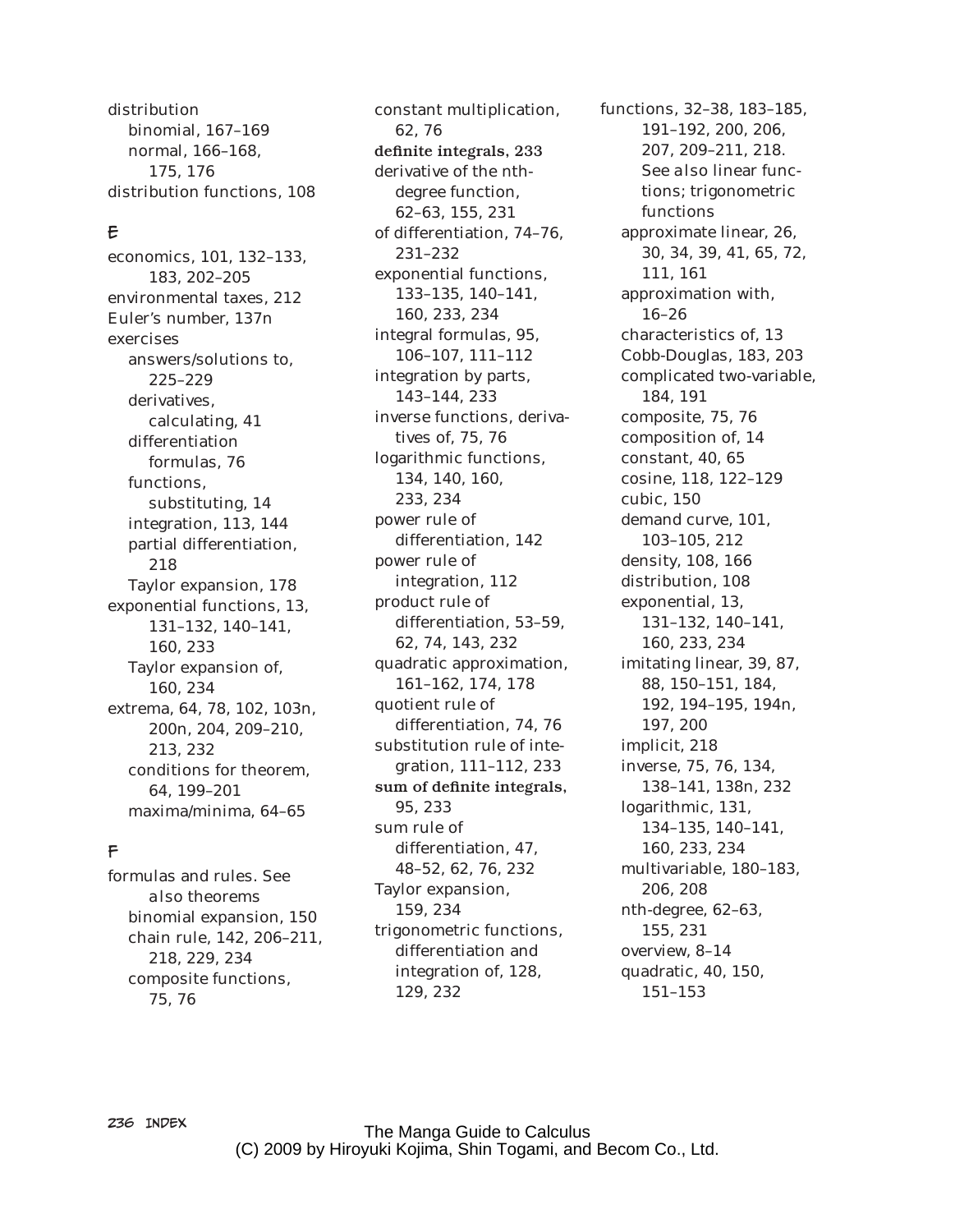sine, 127–129 supply curve, 101, 102–103 fundamental theorem of calculus applying, 101–108 illustrating, 82–90 review of, 110–112 using, 91–93, 142–144

#### G

greenhouse gases, 79–81 gross domestic product (GDP), 202

#### H

high-degree terms, 153 higher-degree polynomials, 153, 175

#### I

imitating linear functions, 39, 87, 88, 150–151, 184, 192, 194–195, 194n, 197, 200 implicit functions, 218 infinite-degree polynomials, 153–154, 159 infinity, 168 integral formulas, 95, 106–107, 233 integrals definite, 93, 95, 108, 111, 113, 154, 233 formulas of, 233 integration by parts, 143–144, 233 power rule of integration, 112 substitution rule of integration, 111–112, 233

sum of definite, 95, 233 trigonometric functions, differentiation and integration of, 128, 129, 232 integration by parts, 143–144, 233 inverse functions, 75, 76, 134, 138–141, 138n, 232 inverse proportion, 139

## L

laws, antitrust, 44, 46–47, 52, 58 linear approximation, 161 linear equations, 231 linear expressions, 20, 26 linear functions approximate, 30, 34, 39, 41, 65, 72, 111 calculating the derivative of, 40 imitating, 39, 87, 88, 150–151, 184, 192, 194–195, 194n, 197, 200 overview, 13, 34, 39–41 two-variable, 184–187, 190–192. *See also* two-variable functions variable, 184–192 logarithmic functions, 131, 134–135, 140–141, 160, 233, 234 Taylor expansion of, 160, 234 log (symbol), 134

#### M

maxima/minima, 64–65. *See also* extrema mean value theorem, 72–73, 94, 232

monopolies, 54–58 multivariable functions, 180–183, 206, 208

#### N

natural logarithm, 140, 141 normal distribution, 166–168, 175, 176 *n*th degree functions, 62–63, 155, 231

#### P

partial differentiation chain rule, 142, 206–211, 218, 229, 234 conditions for extrema, 199–201 definition of, 196-198 economics, applying to, 202–205 implicit functions, derivatives of, 218 overview of, 191–198 partial derivatives, 193, 195–198, 201, 204, 210, 234 total differentials, 197–198, 207, 218, 229, 234 polynomials differentiating, 62 higher-degree, 153, 175 infinite-degree, 153-154, 159 positive constants, 213 power rule of differentiation, 142 power rule of integration, 112 probabilities, distribution of, 165–168, 177 product rule of differentiation, 53–59, 62, 74, 143, 232